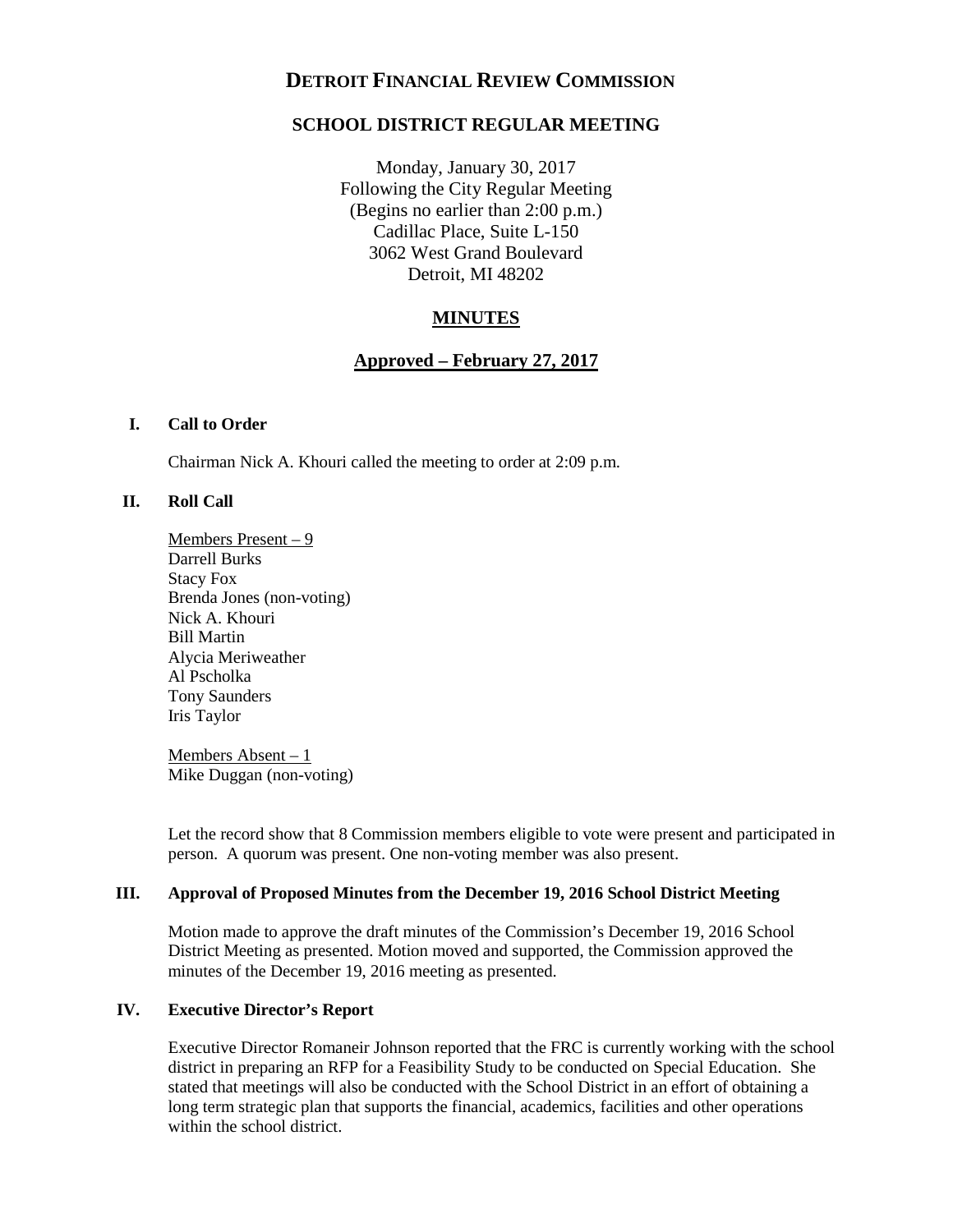## **Old Business – None**

#### **V. New Business**

#### **a. Presentation of the Community District's Monthly Financial Report**

Deputy Superintendent/CFO Marios Demetriou presented his monthly financial report and addressed questions from the Commission. Highlights from his summary include:

- DPSCD recorded a surplus of revenues over expenditures of \$101M through November 2016. He stated that the surplus is due to higher revenue resulting from one-time transfers related to the new District's legislation and low expenditures in July and August.
- YTD revenues were higher than the previous year because of one-time transfers and higher than budget by \$6M.
- YTD expenses were lower than the prior year due to lower summer school participation and because there is no debt in DPSCD lower than budget due to vacancies.
- YTD net cash flow through November was \$68M due to one-time transfers and low summer expenditures.
- Net cash flow was lower than the revenue surplus due to timing differences between cash and accruals. He stated that it is expected that the time differences will be reverse.

## b. **Consideration of the Community District's January 2017 contract approval requests per MCL 141.1636(6) (FRC School District Resolution 2017-1)**

Public Act 181 of 2014 requires the Financial Review Commission to review and approve contracts meeting any of the three following criteria: 1) the contract exceeds \$750,000; 2) the contract has a term exceeding 2 years; and 3) multiple contracts within a single entity that exceed \$750,000 in aggregate.

Mr. Demetriou gave an overview of the Community District's 1 purchase order and 1 contract approval requests and addressed questions from the Commission. All contracts have been reviewed with the FRC Advisory Subcommittee on Contracts and Procurement.

The Commission discussed the contract approval request for January 2017 and agreed to approve \$200,000 of the \$1.7million request pending follow-up information to be provided by DPSCD next month.

Motion made to approve the Community District's January 2017 amended contract approval requests (FRC School District Resolution 2017-1). Motion moved and supported. The Commission unanimously approved amended School District Resolution 2017-1.

**Consideration of the Community District's January 2017 out-of-state travel reimbursement requests per MCL 141.1637(q) (FRC School District Resolution 2017- 2)**